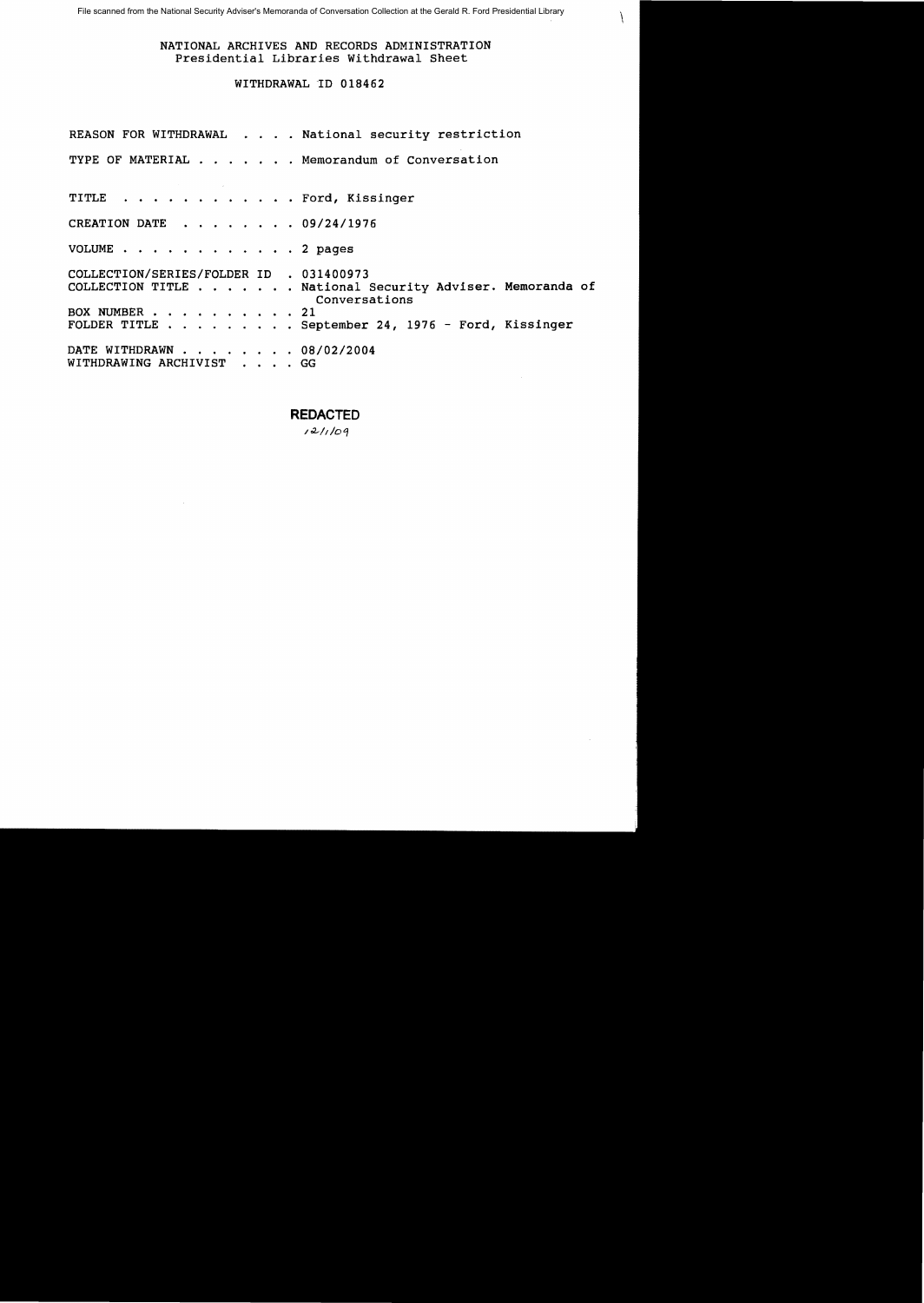MEMORANDUM

• I ....

### THE WHITE HOUSE

WASHINGTON DECLASSIFIED W/ portions exempted<br>E.O. 12958 (as amonded) SEC 3.3<br>MR # 09-69 MR | 109-69 MR | 109-10 ptate *J* 3/13/04; CIA ett 124/09 By dal NARA, Date  $1/\nu$  10

#### MEMORANDUM OF CONVERSATION

PARTICIPANTS: President Ford

Dr. Henry A. Kissinger, Secretary of State Brent Scowcroft, Assistant to the President for National Security Affairs

DATE AND TIME: Friday, September 24, 1976 6:05 - 6:40 p. m.

I

PLACE: The Oval Office The White House

. Kissinger: I hadn't realized the degree of Soviet penetration in Africa. They own all the newspapers, for example.

I got tough with Nyerere when he started kicking me around.

Smith was a gentleman. I didn't have to kick him. I just laid out the situation. the situation.  $\overline{\phantom{a}}$  and we couldn't guarantee anything, but at least this way they would have a chance. The Rhodesians were great; there was no whining. I told him if he rejected it I would be relieved, because in two years when it blew up we'd know we had done our best. I drafted a five-point plan which was then accepted. The uncertainty is what the Soviet Union will do.

The President: What can they do?

Kis singer: They can stir up Mozambique, one of the Rhodesian factions, etc. They may not dare to take you on. If they don't we can get an interim government sooner. We have to move fast before the opposition can mobilize.

The President: Where would Smith fit into the interim government?

EXEMPT FROM GENERAL DECLASSIFICATION SCHEDULE OF EXECUTIVE ORDER 11652 EXEMPTION CATEGORY  $5(B)$   $(1, 3)$ 

AUTOMATICALLY DECLASSIFIED ON Imp. to det.

**ECRET/NODIS/XDS** CLASSIFIED BY Henry A. Kissinger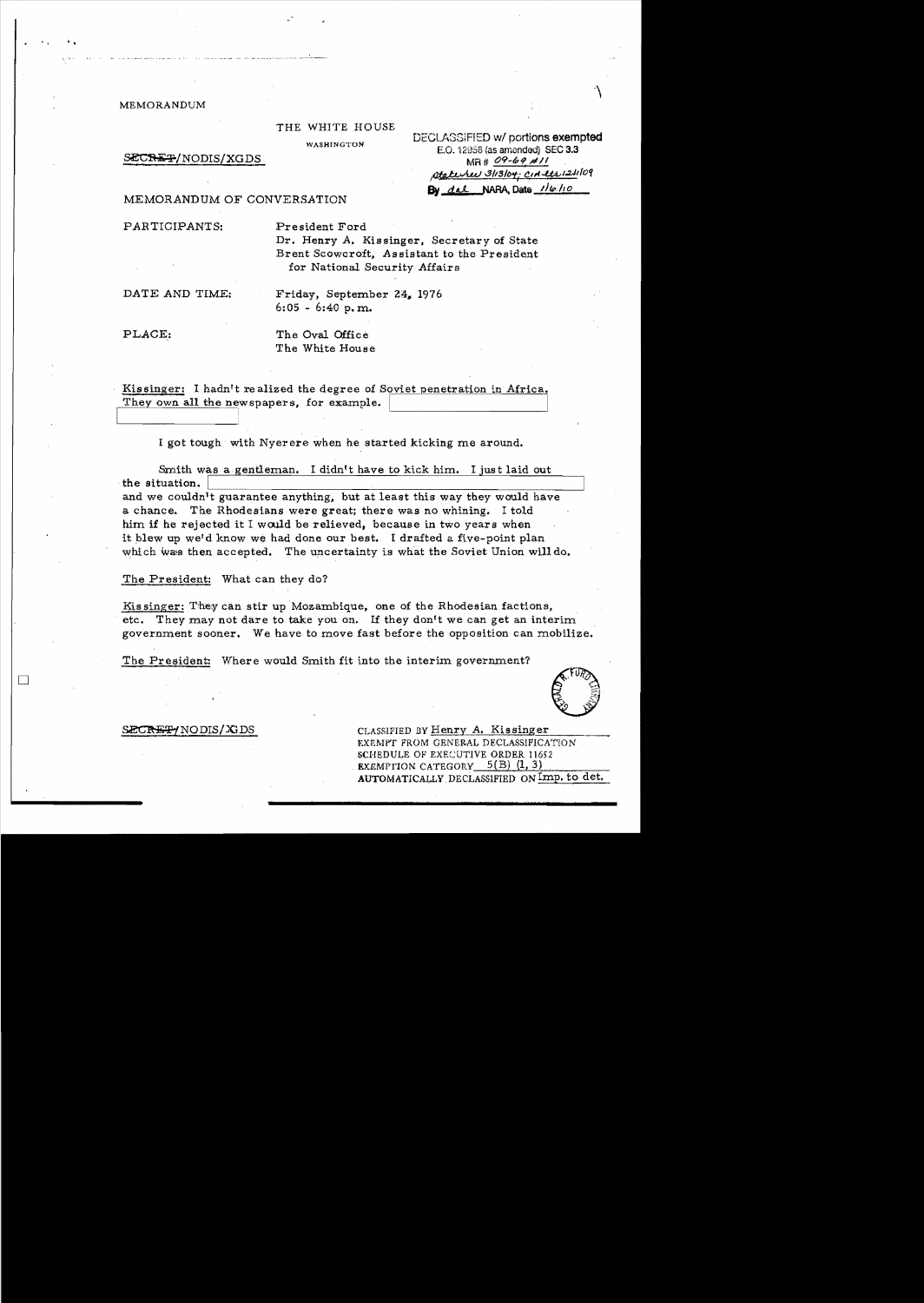## $\tt 2$ -  $\tt 2$ -  $\tt -2$ -  $\tt -2$

· (

Kissinger: The whites would nominate the whites and the blacks the blacks.

The President: Would Nkomo be in?

Kissinger: Kaunda wants him but Nyerere is playing games.

I don't think the radicals will turn it down but they may try to delay. If they do, after the election you may want to let up on the whites a bit for the present.

The President: What about Namibia?

Kissinger: [Outlined the development of Namibian proposals].

I think we should play for time.

Scowcroft: And the UN?

Kissinger: We maybe can get a unanimous declaration. We would have to veto sanctions. I have sent Schaufele and Reinhardt around to line up the moderates.

We can claim major success in Namibia and we should.

In the South, portray it as keeping the Soviets out, preventing civil war and giving the whites a chance.

The President: How about sitting down with the editors from the 'South' so we can get this in the proper perspective?

Kissinger: Maybe tomorrow or Monday. Weld better have more than just the South, though.

The President: Is Machel a problem?

Kissinger: Yes, but it'is hard to say·what we will do, He hasn't said anything yet.

[Discussion of Mexico, Middle East, Lebanon, boycott, Jewish  $commuity$ . Sidewinder/Maverick.

[Secretary Kissing er will send someone to Mexico to try to get Echeverria to hold off on the fisberies agreement until November. ]



## SECRET/NODIS/XGDS